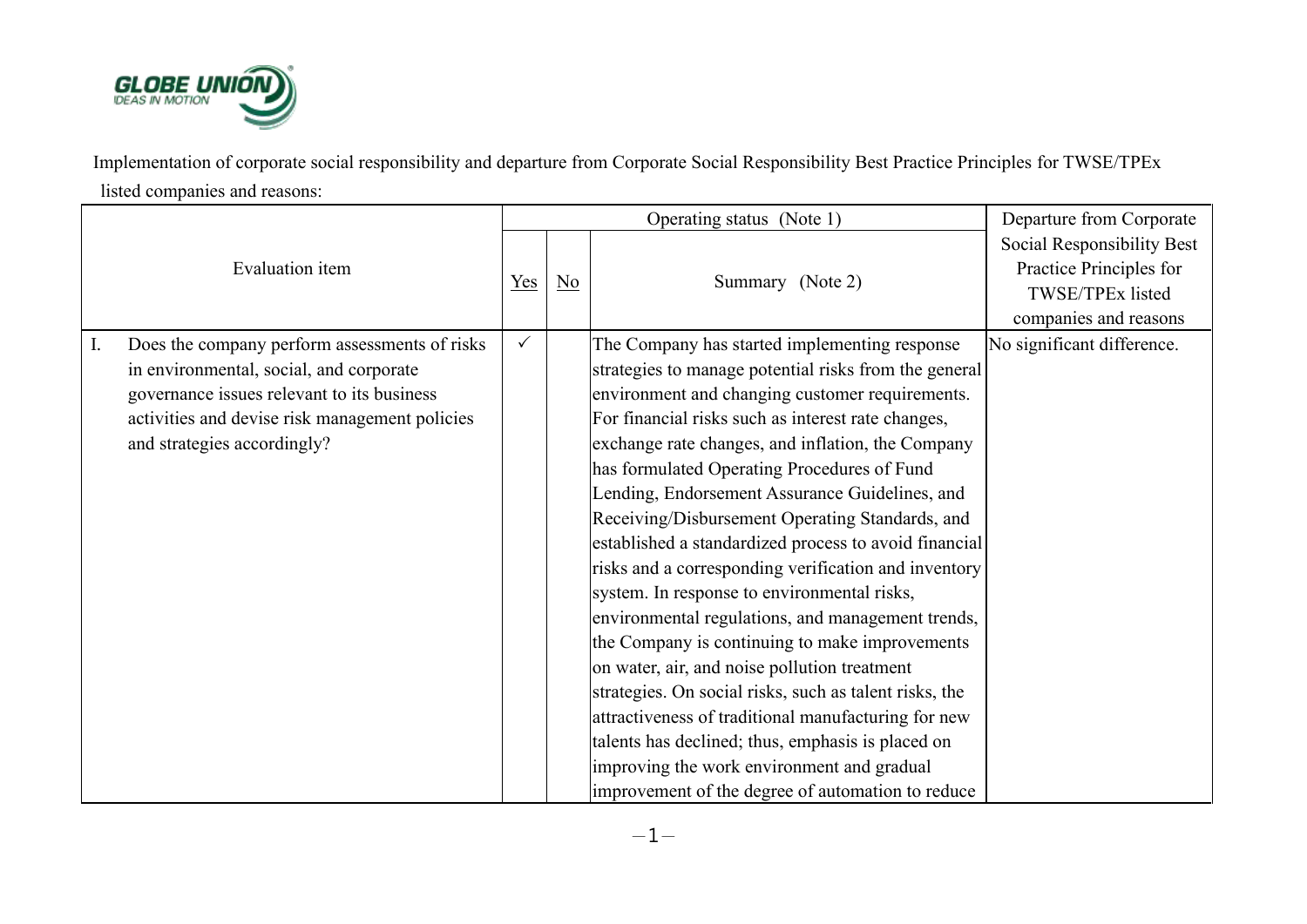

|     |                                                                                                                                                                                                                                                                                                                                                |              |                | Operating status (Note 1)                                                                                                                                                                                                                                                                                                                                                                                                                                                                                                                                                                                                                                                                                                       | Departure from Corporate                                                  |
|-----|------------------------------------------------------------------------------------------------------------------------------------------------------------------------------------------------------------------------------------------------------------------------------------------------------------------------------------------------|--------------|----------------|---------------------------------------------------------------------------------------------------------------------------------------------------------------------------------------------------------------------------------------------------------------------------------------------------------------------------------------------------------------------------------------------------------------------------------------------------------------------------------------------------------------------------------------------------------------------------------------------------------------------------------------------------------------------------------------------------------------------------------|---------------------------------------------------------------------------|
|     | Evaluation item                                                                                                                                                                                                                                                                                                                                | Yes          | N <sub>0</sub> | Summary (Note 2)                                                                                                                                                                                                                                                                                                                                                                                                                                                                                                                                                                                                                                                                                                                | Social Responsibility Best<br>Practice Principles for<br>TWSE/TPEx listed |
|     |                                                                                                                                                                                                                                                                                                                                                |              |                |                                                                                                                                                                                                                                                                                                                                                                                                                                                                                                                                                                                                                                                                                                                                 | companies and reasons                                                     |
|     |                                                                                                                                                                                                                                                                                                                                                |              |                | labor intensity.                                                                                                                                                                                                                                                                                                                                                                                                                                                                                                                                                                                                                                                                                                                |                                                                           |
| II. | Has the Company established a dedicated<br>department (or have another department be<br>responsible for related efforts) for fulfilling<br>corporate social responsibilities, with the board<br>of directors authorizing high-level managers to<br>handle such efforts, and having relevant progress<br>be reported to the board of directors? | $\checkmark$ |                | The Company's Secretariat of the Board of<br>Directors is the concurrent unit for promoting<br>corporate social responsibility. It is responsible for<br>the proposal and implementation of CSR policies,<br>systems, related management guidelines, and action<br>plans. It also reports regularly to the board of<br>directors. The Company's CSR Report task force is<br>responsible for the overall planning,<br>communication, and integration, as well as<br>compiling, editing, and revising data. The<br>Secretariat of the Board of Directors is the<br>concurrent unit for promoting the task force. The<br>board of directors secretary serves as the convener<br>and the chairperson's secretary is responsible for | No significant difference.                                                |
|     |                                                                                                                                                                                                                                                                                                                                                |              |                | implementation and integration. Members of the<br>task force are representatives from respective<br>departments.                                                                                                                                                                                                                                                                                                                                                                                                                                                                                                                                                                                                                |                                                                           |
|     | III. Environmental topics                                                                                                                                                                                                                                                                                                                      |              |                |                                                                                                                                                                                                                                                                                                                                                                                                                                                                                                                                                                                                                                                                                                                                 |                                                                           |
|     | Has the company developed an appropriate<br>(I)<br>environmental management system, given its                                                                                                                                                                                                                                                  | $\checkmark$ |                | Our head office does not generate any<br>(I)<br>hazardous impact on the environment. Other                                                                                                                                                                                                                                                                                                                                                                                                                                                                                                                                                                                                                                      | No significant<br>(I)<br>difference.                                      |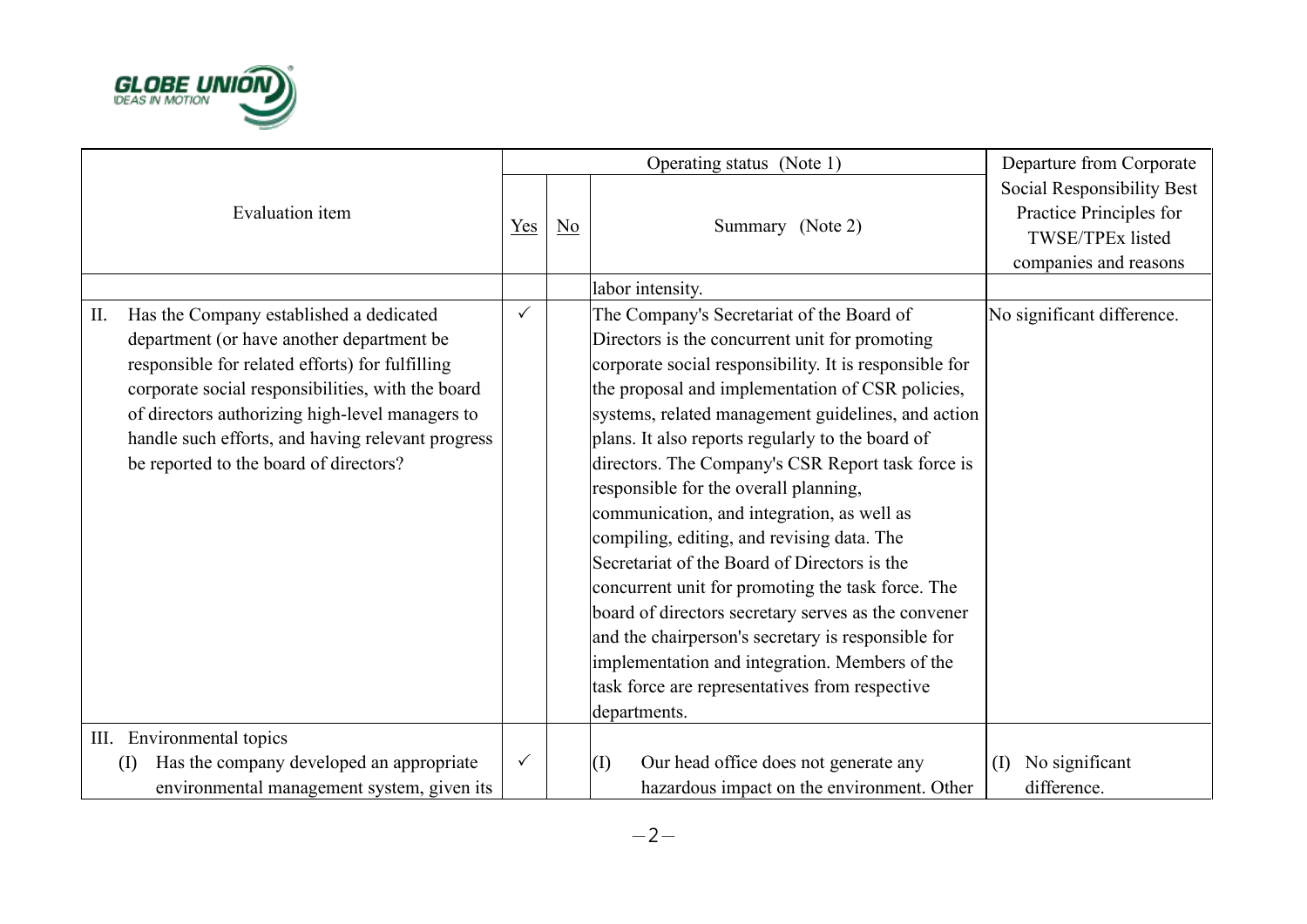

|                                                                                        |     |                           |      | Operating status (Note 1)                                                                                                                                                                                                                                                                                                                                                                                                                                                                                 | Departure from Corporate                                                                           |
|----------------------------------------------------------------------------------------|-----|---------------------------|------|-----------------------------------------------------------------------------------------------------------------------------------------------------------------------------------------------------------------------------------------------------------------------------------------------------------------------------------------------------------------------------------------------------------------------------------------------------------------------------------------------------------|----------------------------------------------------------------------------------------------------|
| Evaluation item                                                                        | Yes | $\underline{\mathrm{No}}$ |      | Summary (Note 2)                                                                                                                                                                                                                                                                                                                                                                                                                                                                                          | Social Responsibility Best<br>Practice Principles for<br>TWSE/TPEx listed<br>companies and reasons |
| distinctive characteristics?                                                           |     |                           |      | factories comply with air pollution<br>restrictions of local governments. Emissions<br>are collected through pipes and go through an<br>exhaust and waterjet cleaning so that all<br>emissions comply with standards. The<br>Company switched to a natural gas boiler in<br>coordination with the increase in heat<br>recycling, lowering pollutant emissions to<br>comply with regulations. Our head office<br>manages all domestic wastewater along with                                                |                                                                                                    |
| Is the company committed to achieving<br>(II)<br>efficient use of resources, and using | ✓   |                           | (II) | the processing zone's sewage disposal.<br>Production plants in China comply with the<br>wastewater emission concentration<br>restrictions of local governments, and<br>constantly improve wastewater treatment<br>processes and increase recycling. All plants<br>continue to manage and reduce waste, and all<br>waste is disposed by qualified disposal<br>companies in each area.<br>The Company is actively working to increase $\vert$ (II) No significant<br>resource utilization: We increased the | difference.                                                                                        |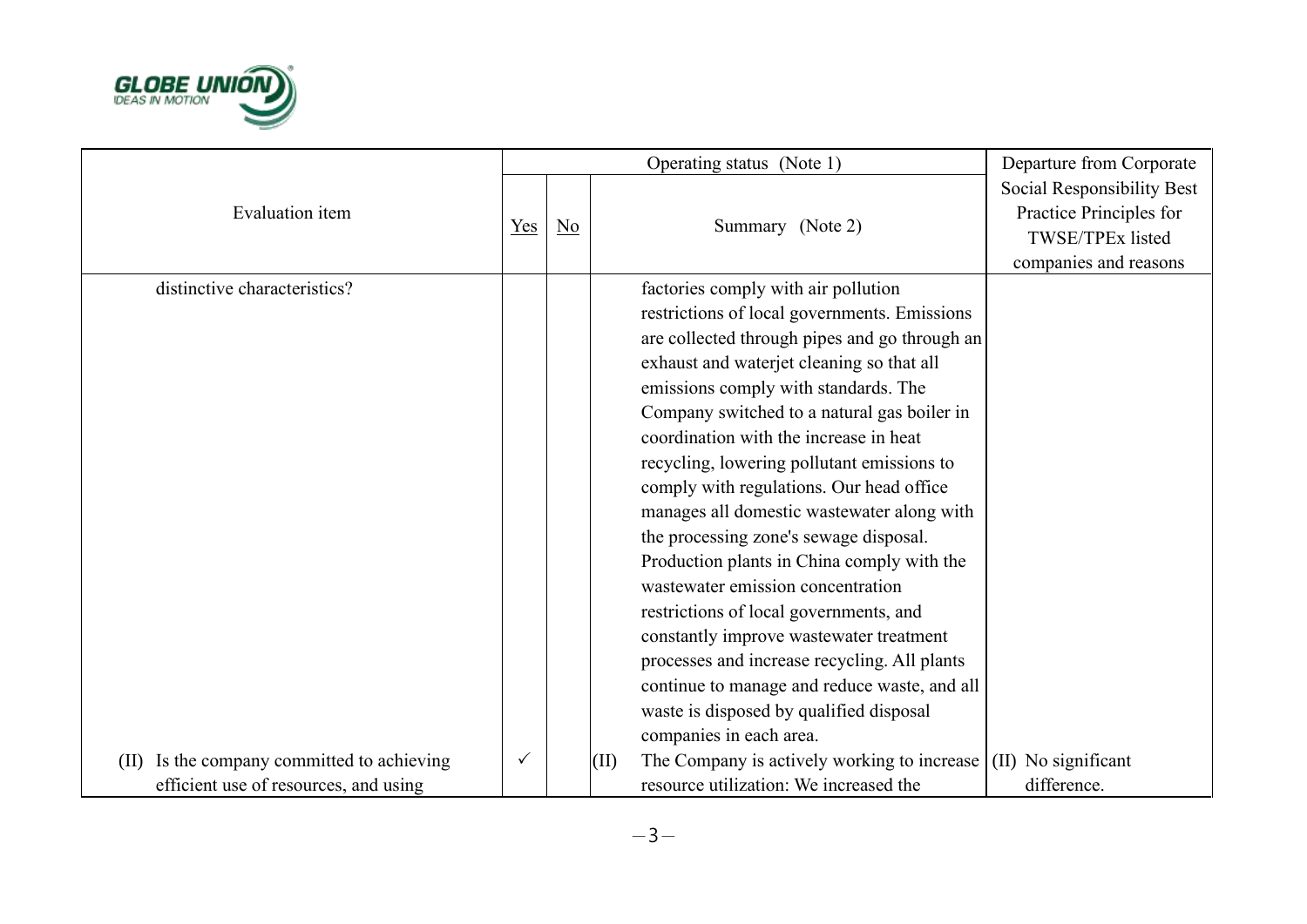

|                                                                                                                                                                                                                          |              |                           |       | Operating status (Note 1)                                                                                                                                                                                                                                                                                                                                                                                                                                                                                                                                                             | Departure from Corporate                                                                                  |
|--------------------------------------------------------------------------------------------------------------------------------------------------------------------------------------------------------------------------|--------------|---------------------------|-------|---------------------------------------------------------------------------------------------------------------------------------------------------------------------------------------------------------------------------------------------------------------------------------------------------------------------------------------------------------------------------------------------------------------------------------------------------------------------------------------------------------------------------------------------------------------------------------------|-----------------------------------------------------------------------------------------------------------|
| Evaluation item                                                                                                                                                                                                          | Yes          | $\underline{\mathrm{No}}$ |       | Summary (Note 2)                                                                                                                                                                                                                                                                                                                                                                                                                                                                                                                                                                      | Social Responsibility Best<br>Practice Principles for<br><b>TWSE/TPEx listed</b><br>companies and reasons |
| renewable materials that produce less impact<br>on the environment?                                                                                                                                                      |              |                           |       | recycling rate of process water, treat and<br>recycle wastewater, use recycled water and<br>product packaging that is 100% recyclable,<br>installed water saving devices on faucets,<br>digitized operations, use recycled printing<br>paper and reduce paper consumption, sort<br>waste, reduce and recycle waste, collect<br>kitchen scrap, and use personal cutlery. These<br>measures help to conserve the Earth's<br>resources and protect environmental hygiene.<br>Air-conditioning equipment is also only<br>switched on when the indoor temperature is<br>at 26°C or higher. |                                                                                                           |
| (III) Does the company evaluate the potential risks<br>and opportunities in climate change with<br>regard to the present and future of its<br>business, and take appropriate action to<br>counter climate change issues? | $\checkmark$ |                           | (III) | In response to the increasing concern toward<br>climate change and under the trend of stricter<br>regulations, Globe Union continues to<br>commit to energy conservation and carbon<br>reduction activities. In addition to<br>continuously promoting the responsibility<br>and importance of energy conservation,<br>production plants continue to optimize                                                                                                                                                                                                                          | (III) No significant<br>difference.                                                                       |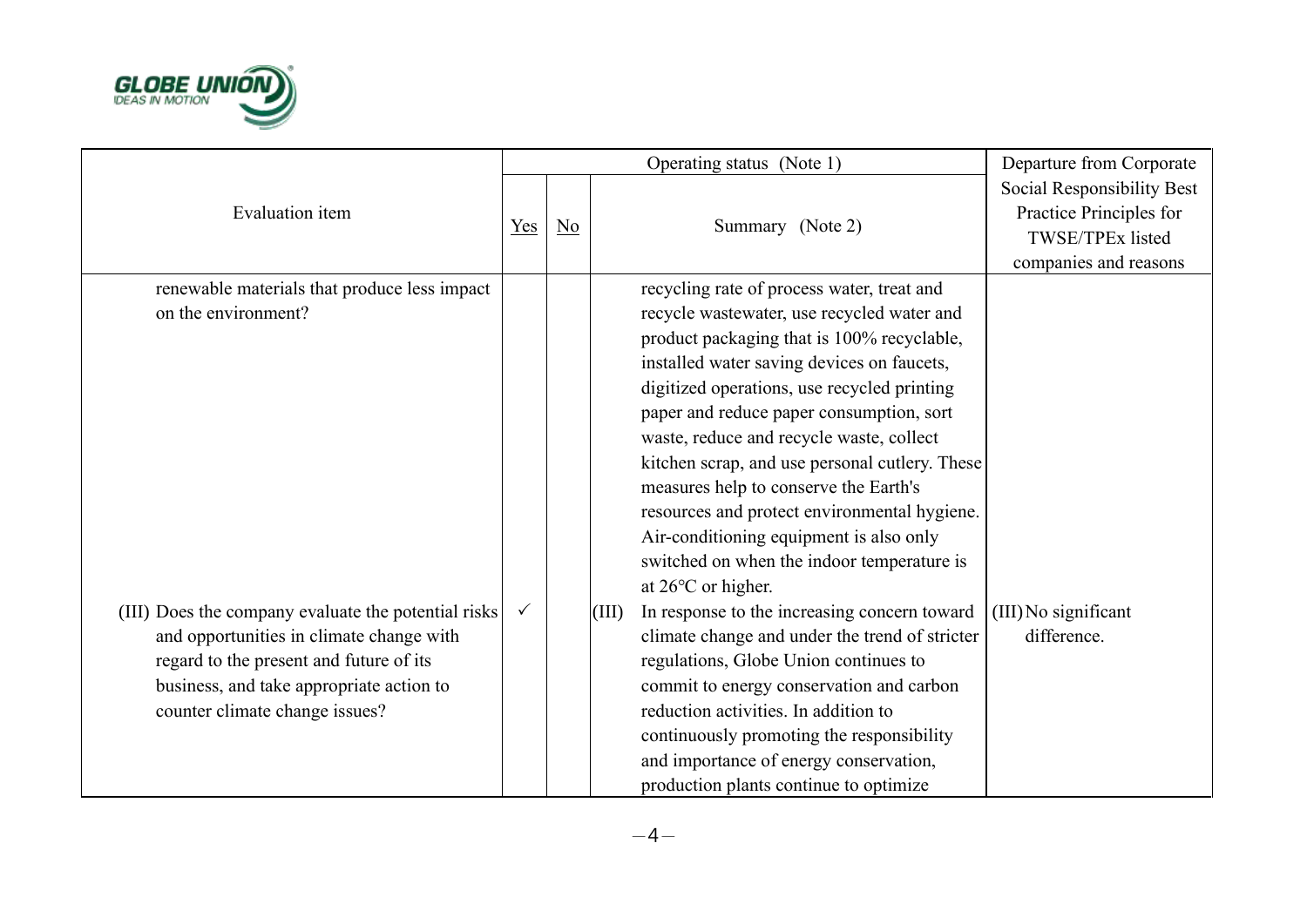

|                                               |              |                  |      | Operating status (Note 1)                     | Departure from Corporate                              |
|-----------------------------------------------|--------------|------------------|------|-----------------------------------------------|-------------------------------------------------------|
| Evaluation item                               |              |                  |      |                                               | Social Responsibility Best<br>Practice Principles for |
|                                               | Yes          | $\underline{No}$ |      | Summary (Note 2)                              | TWSE/TPEx listed                                      |
|                                               |              |                  |      |                                               | companies and reasons                                 |
|                                               |              |                  |      | production models, improve production         |                                                       |
|                                               |              |                  |      | efficiency, and strictly abide by the         |                                                       |
|                                               |              |                  |      | requirements of local laws and regulations.   |                                                       |
|                                               |              |                  |      | Through equipment replacement and rigorous    |                                                       |
|                                               |              |                  |      | production environment management             |                                                       |
|                                               |              |                  |      | practices, the Company improves energy        |                                                       |
|                                               |              |                  |      | consumption efficiency and the recoverability |                                                       |
|                                               |              |                  |      | rate to reduce the impact on the environment. |                                                       |
| (IV) Does the company take inventory of its   | $\checkmark$ |                  | (IV) | The Company has disclosed the greenhouse      | (IV) No significant                                   |
| greenhouse gas emissions, water               |              |                  |      | gas emissions, water consumption, air         | difference.                                           |
| consumption, and total weight of waste in the |              |                  |      | pollution detection status, waste water       |                                                       |
| last two years, and implement policies on     |              |                  |      | discharge, and waste management in the        |                                                       |
| energy efficiency and carbon reduction,       |              |                  |      | Corporate Social Responsibility Report for    |                                                       |
| greenhouse gas reduction, water use           |              |                  |      | each year since 2016. Clean production        |                                                       |
| reduction, or waste management?               |              |                  |      | audits, water and electricity management      |                                                       |
|                                               |              |                  |      | measures, and wastewater treatment            |                                                       |
|                                               |              |                  |      | standards are established in each production  |                                                       |
|                                               |              |                  |      | plant, and all production processes strictly  |                                                       |
|                                               |              |                  |      | comply with local regulations. The Company    |                                                       |
|                                               |              |                  |      | conducts an energy-conservation assessment    |                                                       |
|                                               |              |                  |      | once a year and proposes rewards. In addition |                                                       |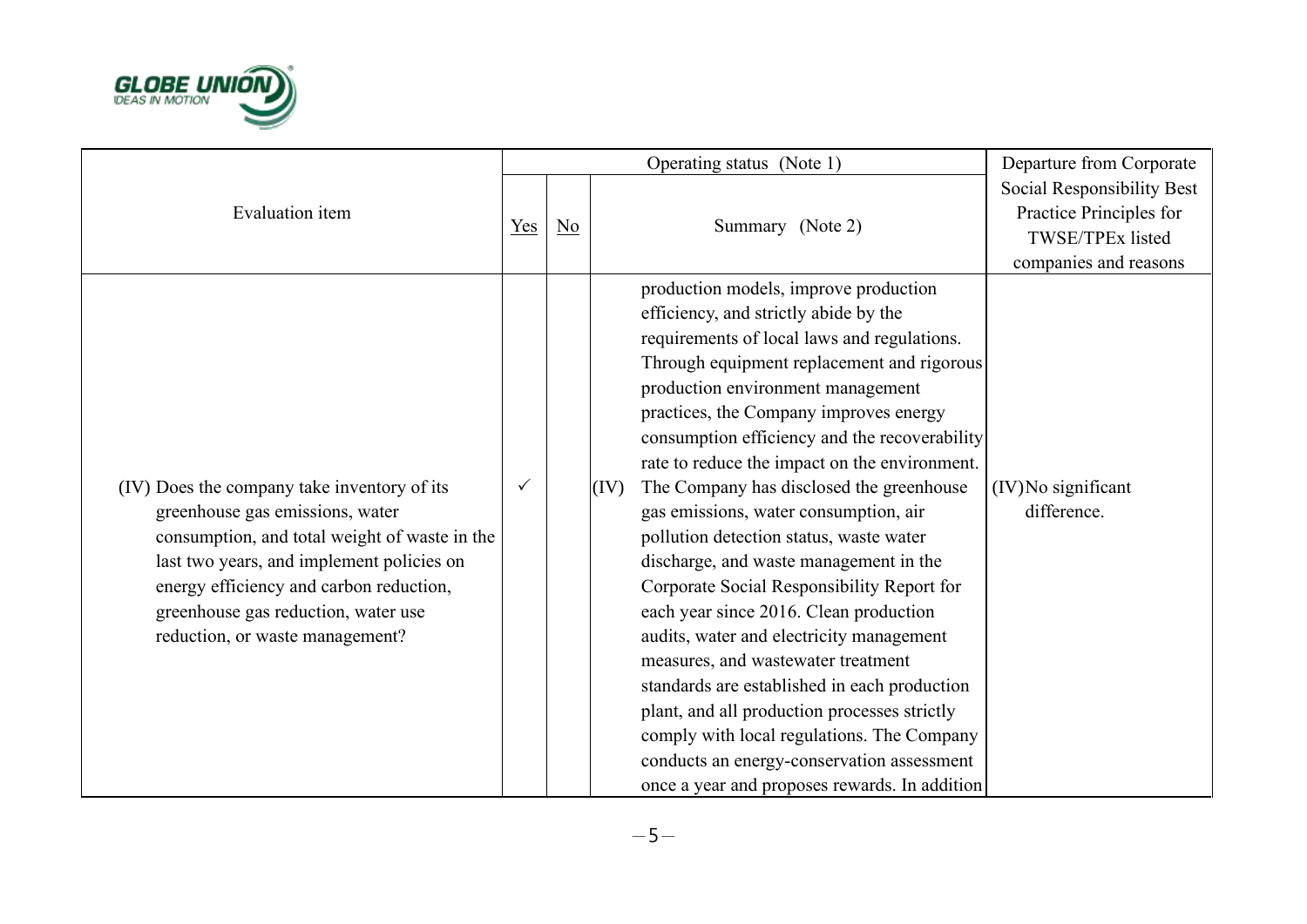

|                                                   |              |                        | Operating status (Note 1)                       | Departure from Corporate                              |
|---------------------------------------------------|--------------|------------------------|-------------------------------------------------|-------------------------------------------------------|
| Evaluation item                                   |              |                        |                                                 | Social Responsibility Best<br>Practice Principles for |
|                                                   | $Yes$        | $\overline{\text{No}}$ | Summary (Note 2)                                | TWSE/TPEx listed                                      |
|                                                   |              |                        |                                                 | companies and reasons                                 |
|                                                   |              |                        | to commissioning a professional                 |                                                       |
|                                                   |              |                        | environmental protection company for            |                                                       |
|                                                   |              |                        | handling waste water and waste, we also         |                                                       |
|                                                   |              |                        | comply with the ISO14064-1 standard of          |                                                       |
|                                                   |              |                        | greenhouse gas emissions. We regularly          |                                                       |
|                                                   |              |                        | promote water conservation and recycling,       |                                                       |
|                                                   |              |                        | and optimize processes to increase the          |                                                       |
|                                                   |              |                        | utilization rate of reclaimed water. Energy     |                                                       |
|                                                   |              |                        | resource management is implemented in           |                                                       |
|                                                   |              |                        | accordance with the government's                |                                                       |
|                                                   |              |                        | environmental requirements, and energy          |                                                       |
|                                                   |              |                        | management is included in departmental KPI      |                                                       |
|                                                   |              |                        | management.                                     |                                                       |
| IV. Social topics                                 |              |                        |                                                 |                                                       |
| Has the company developed its policies and<br>(I) | $\checkmark$ |                        | The Company's employee management<br>(I)        | (I) No significant difference.                        |
| procedures in accordance with laws and the        |              |                        | regulations comply with labor laws. We also     |                                                       |
| International Bill of Human Rights?               |              |                        | provide employees with labor/national health    |                                                       |
|                                                   |              |                        | insurance, pension contributions and group      |                                                       |
|                                                   |              |                        | insurance in accordance with the law to protect |                                                       |
|                                                   |              |                        | their rights.                                   |                                                       |
| (II) Does the company establish and implement     |              |                        | The Company has established reasonable<br>(II)  | $(II)$ No significant difference.                     |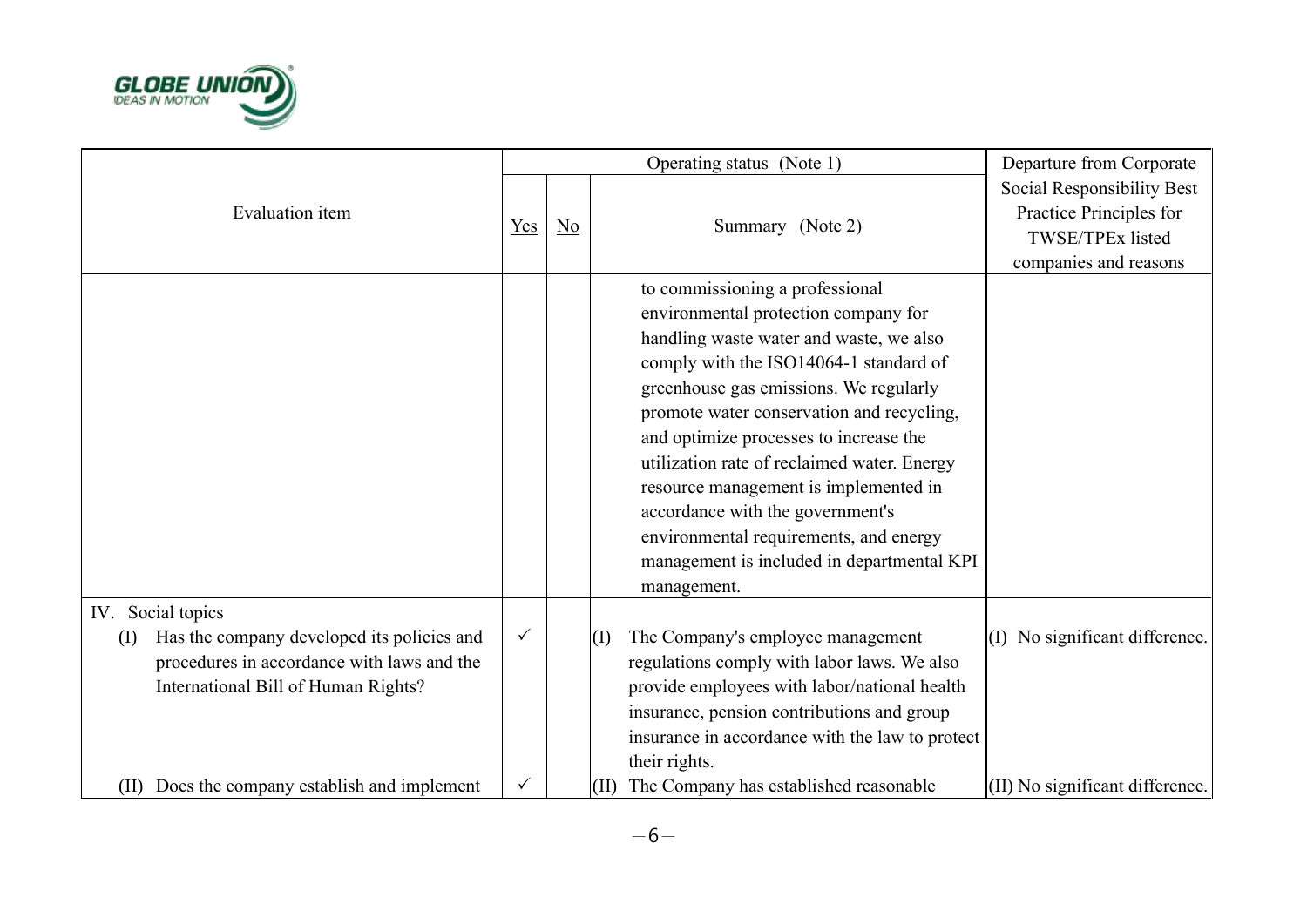

|                                                                                                                                                                                             |     |    | Operating status (Note 1)                                                                                                                                                                                                                                                                                                                                                                                                                                                                                                                                                                                                                                                                                                                                                                                                                                                                                                                            | Departure from Corporate                                                                                  |
|---------------------------------------------------------------------------------------------------------------------------------------------------------------------------------------------|-----|----|------------------------------------------------------------------------------------------------------------------------------------------------------------------------------------------------------------------------------------------------------------------------------------------------------------------------------------------------------------------------------------------------------------------------------------------------------------------------------------------------------------------------------------------------------------------------------------------------------------------------------------------------------------------------------------------------------------------------------------------------------------------------------------------------------------------------------------------------------------------------------------------------------------------------------------------------------|-----------------------------------------------------------------------------------------------------------|
| Evaluation item                                                                                                                                                                             | Yes | No | Summary (Note 2)                                                                                                                                                                                                                                                                                                                                                                                                                                                                                                                                                                                                                                                                                                                                                                                                                                                                                                                                     | Social Responsibility Best<br>Practice Principles for<br><b>TWSE/TPEx listed</b><br>companies and reasons |
| reasonable employee benefits (including<br>remuneration, leave, and other benefits), and<br>ensure business performance or results are<br>reflected adequately in employee<br>remuneration? |     |    | salary and compensation policies. A system of<br>rewards and penalties has been clearly defined<br>in the work rules, ethical corporate<br>management principles, ethical corporate<br>management operating procedures and code of<br>conduct, and it is being implemented<br>accordingly. Article 25-1 of the Company's<br>Articles of Incorporation: If the Company was<br>profitable during the year, at least 2% of the<br>profit shall be allocated as employee<br>remuneration first, and no more than 2% may<br>be allocated as remuneration for directors and<br>supervisors. However, an amount shall be set<br>aside in advance to compensate for cumulative<br>losses, if any. Employee bonuses may be paid<br>in shares or cash. Employees at affiliated<br>companies that satisfy certain criteria may also<br>qualify.<br>Welfare:<br>Health and safety-related benefits: According to<br>the Labor Health Protection Regulations, the |                                                                                                           |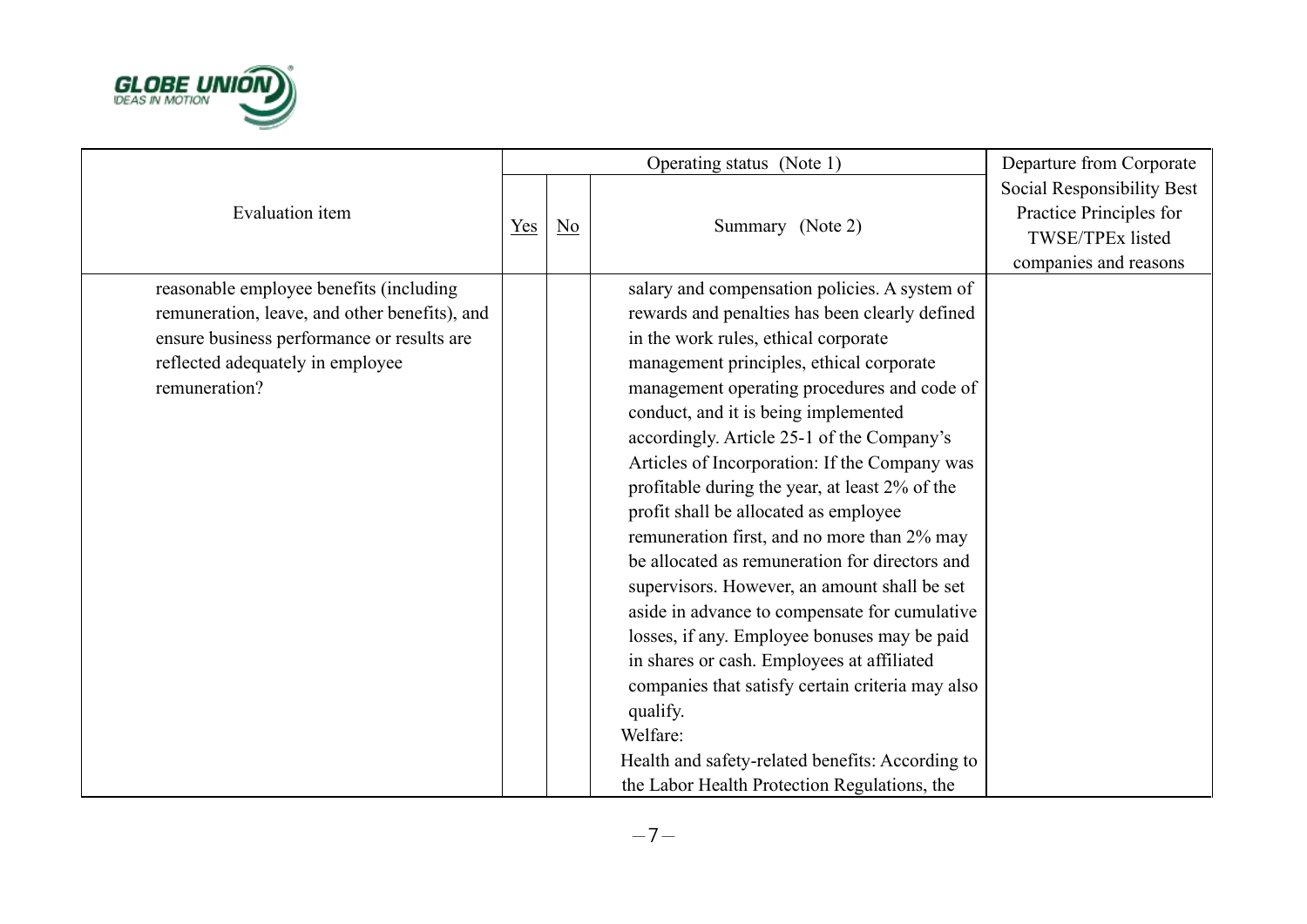

|                        |     |                           | Operating status (Note 1)                                                                                                                                                                                                                                                                                                                                                                                                                                                                                                                                                                                                                                                                                                                                                                                                                                                                                                                                                                | Departure from Corporate                                                                           |
|------------------------|-----|---------------------------|------------------------------------------------------------------------------------------------------------------------------------------------------------------------------------------------------------------------------------------------------------------------------------------------------------------------------------------------------------------------------------------------------------------------------------------------------------------------------------------------------------------------------------------------------------------------------------------------------------------------------------------------------------------------------------------------------------------------------------------------------------------------------------------------------------------------------------------------------------------------------------------------------------------------------------------------------------------------------------------|----------------------------------------------------------------------------------------------------|
| <b>Evaluation</b> item | Yes | $\underline{\mathrm{No}}$ | Summary (Note 2)                                                                                                                                                                                                                                                                                                                                                                                                                                                                                                                                                                                                                                                                                                                                                                                                                                                                                                                                                                         | Social Responsibility Best<br>Practice Principles for<br>TWSE/TPEx listed<br>companies and reasons |
|                        |     |                           | Company hired qualified doctors/nurses since<br>January 2020 to make monthly visits to the<br>plants to help employees manage and check<br>their health. Employees are provided with the<br>best care and protection. Various matters<br>concerning insurance coverage are taken care of<br>according to the Labor Standards Act and Labor<br>Insurance Act. In addition, group accident<br>insurance is planned for employees in order to<br>increase overall protection. Employee health<br>management, periodic health examinations,<br>employee cafeteria, breastfeeding rooms, and a<br>safe, comfortable working environment are<br>provided.<br>Education and entertainment-related benefits:<br>We provide scholarships for employees and<br>their children, group travel subsidies; Dragon<br>Boat and Mid-Autumn Festival bonuses; annual<br>company banquets; performance bonuses;<br>birthday bonuses; childbirth, marriage,<br>bereavement and holiday bonuses; and fitness |                                                                                                    |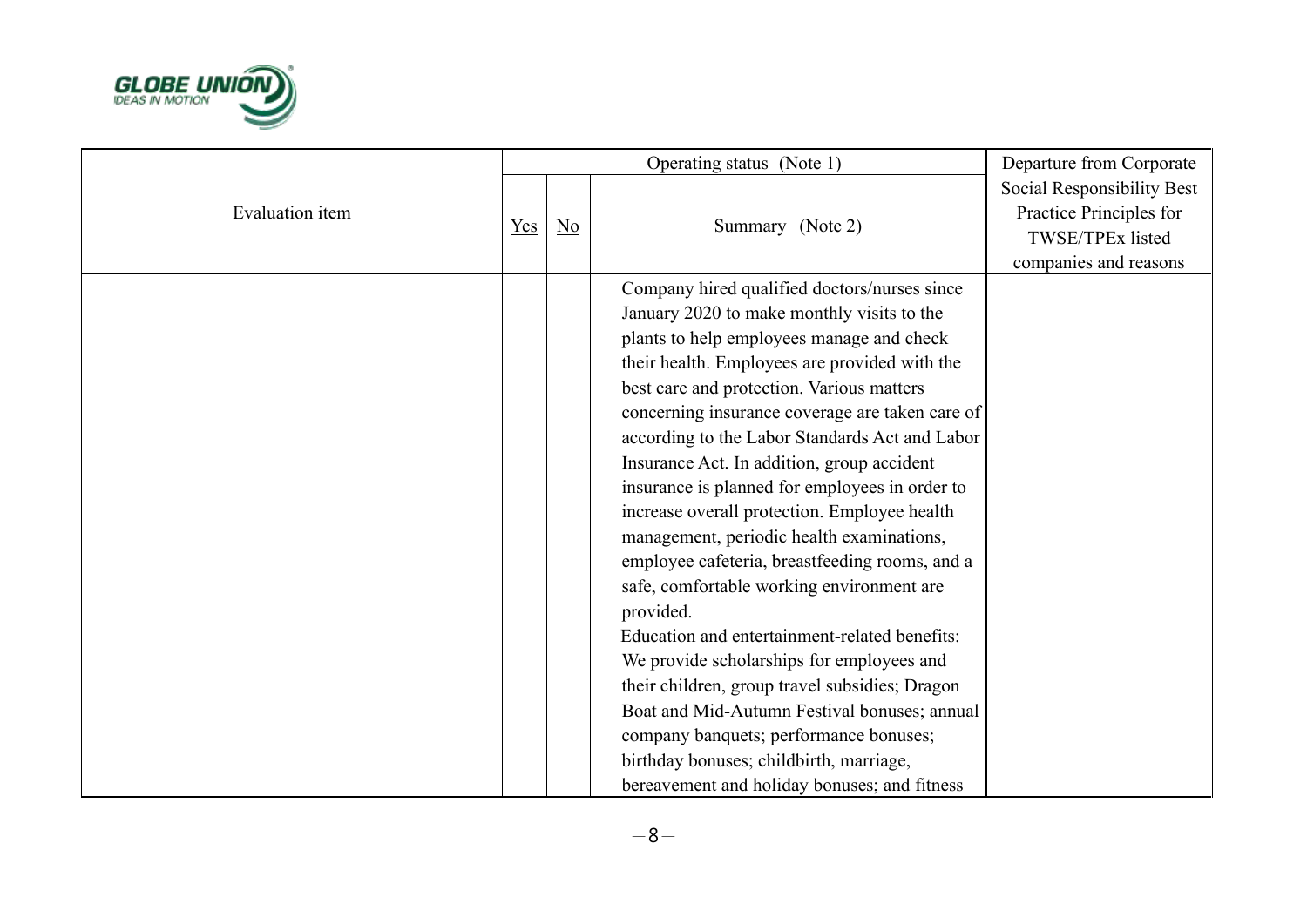

|                                                                                                                                                          |              |                  | Operating status (Note 1)                                                                                                                                                                                                                                                                                                                                                                                                                                                                                                                                                     | Departure from Corporate                                                                           |
|----------------------------------------------------------------------------------------------------------------------------------------------------------|--------------|------------------|-------------------------------------------------------------------------------------------------------------------------------------------------------------------------------------------------------------------------------------------------------------------------------------------------------------------------------------------------------------------------------------------------------------------------------------------------------------------------------------------------------------------------------------------------------------------------------|----------------------------------------------------------------------------------------------------|
| <b>Evaluation</b> item<br>$Yes$                                                                                                                          |              | $\underline{No}$ | Summary (Note 2)                                                                                                                                                                                                                                                                                                                                                                                                                                                                                                                                                              | Social Responsibility Best<br>Practice Principles for<br>TWSE/TPEx listed<br>companies and reasons |
| (III) Does the company provide employees with a<br>safe and healthy work environment? Are<br>employees trained regularly on safety and<br>health issues? | $\checkmark$ |                  | equipment and facilities; and encourage<br>employees to establish clubs, including the<br>badminton club, yoga club, basketball club,<br>bicycle club, dance club, board game club, and<br>billiards club. A fixed amount of subsidies is<br>provided to each club on an annual basis.<br>The pension system is implemented in<br>accordance with relevant laws and regulations.<br>(III) The Company provides a safe and healthy<br>working environment. We also provide<br>employees with regular safety and health<br>training. Please see Note 1 for more<br>information. | (III)No significant<br>difference.                                                                 |
| (IV) Has the company implemented an effective<br>training program that helps employees<br>develop skills over the course of their career?                | $\checkmark$ |                  | $(IV)$ 1. The Company uses the annual performance<br>evaluations to conduct objective assessments<br>and provide employees with fair opportunities<br>for promotion. 2. The Company also offers<br>employees job rotation and cross-national<br>opportunities. Apart from prioritizing<br>employees' personal preferences, job rotations<br>are used to support the Company's                                                                                                                                                                                                 | $(IV)$ No significant<br>difference.                                                               |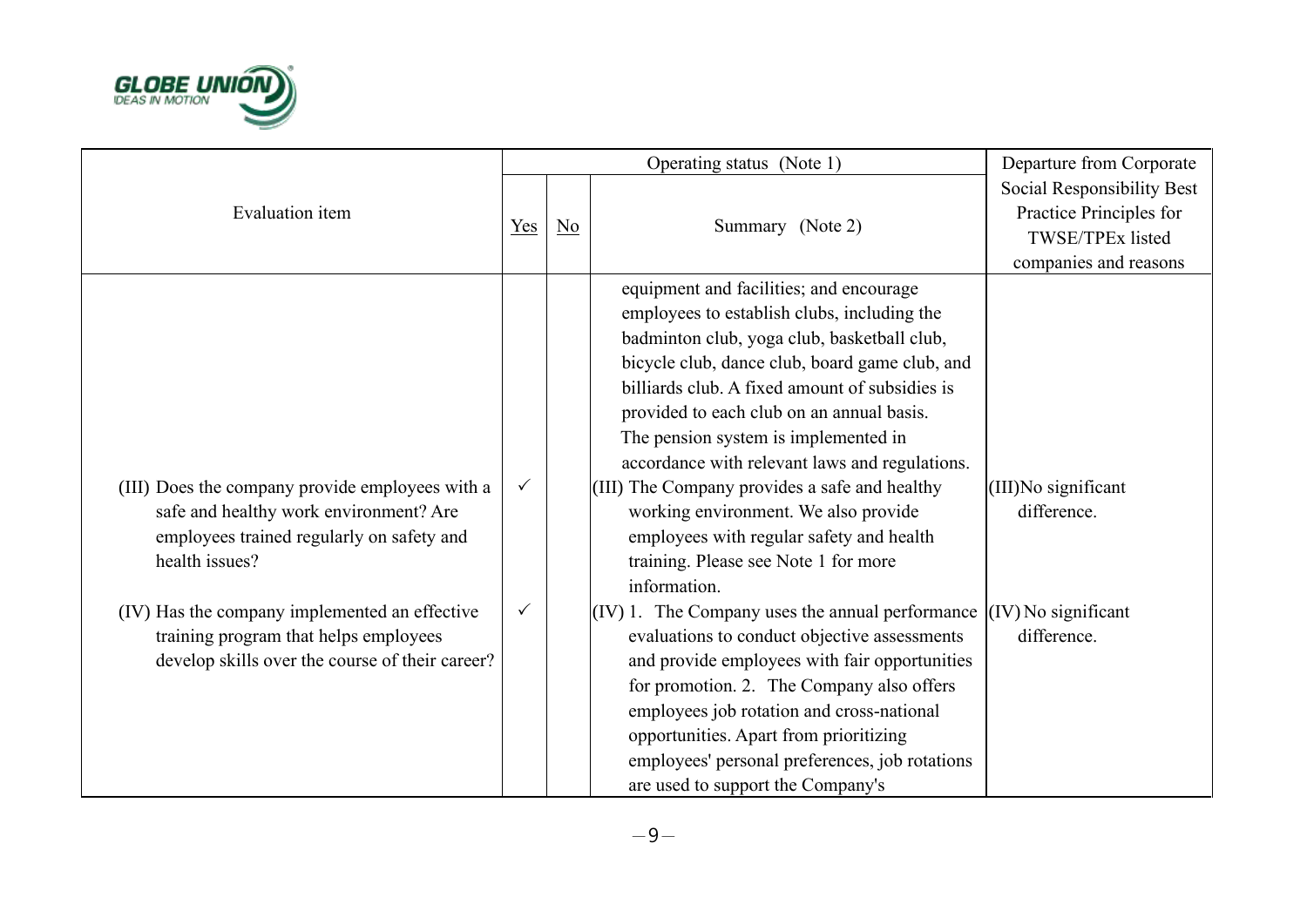

|                                                                                                                                                                                                                                                                           |              |                  | Operating status (Note 1)                                                                                                                                                                                                                                                                                                                                                                                                                      | Departure from Corporate                                                                                   |
|---------------------------------------------------------------------------------------------------------------------------------------------------------------------------------------------------------------------------------------------------------------------------|--------------|------------------|------------------------------------------------------------------------------------------------------------------------------------------------------------------------------------------------------------------------------------------------------------------------------------------------------------------------------------------------------------------------------------------------------------------------------------------------|------------------------------------------------------------------------------------------------------------|
| Evaluation item<br>$Yes$                                                                                                                                                                                                                                                  |              | $\underline{No}$ | Summary (Note 2)                                                                                                                                                                                                                                                                                                                                                                                                                               | Social Responsibility Best<br>Practice Principles for<br>TWSE/TPEx listed<br>companies and reasons         |
| Do the company's products and services<br>(V)                                                                                                                                                                                                                             | $\checkmark$ |                  | development needs and realize the goal of<br>talent cultivation.<br>$(V)$ The Company's products are mainly intended                                                                                                                                                                                                                                                                                                                           | (V) No significant difference.                                                                             |
| comply with relevant laws and international<br>standards in relation to customer health and<br>safety, customer privacy, and marketing and<br>labeling of products and services, and are<br>relevant consumer protection and grievance<br>procedure policies implemented? |              |                  | for export. The Company advertises and labels<br>its products and services according to relevant<br>regulations and international standards. The<br>Company maintains excellent channels of<br>communication with our customers. To protect<br>the rights of consumers, we have appropriate<br>rules in place for handling customer<br>complaints. This ensures that customer<br>complaints are taken seriously and dealt with<br>immediately. |                                                                                                            |
| (VI) Does the company implement supplier<br>management policies, requiring suppliers to<br>observe relevant regulations on<br>environmental protection, occupational health<br>and safety, or labor and human rights? If so,<br>describe the results.                     |              | $\checkmark$     | (VI) The Company has rules in place for managing<br>supplier quality. While we do not require<br>suppliers to provide their past records, we do<br>pay attention to their record on environmental<br>impact and social responsibility. We have not<br>yet included regulatory compliance<br>requirements for issues such as environmental<br>protection, occupational safety and health, or                                                    | (VI) No significant<br>difference.<br>The relevant clauses will be<br>added to contracts in the<br>future. |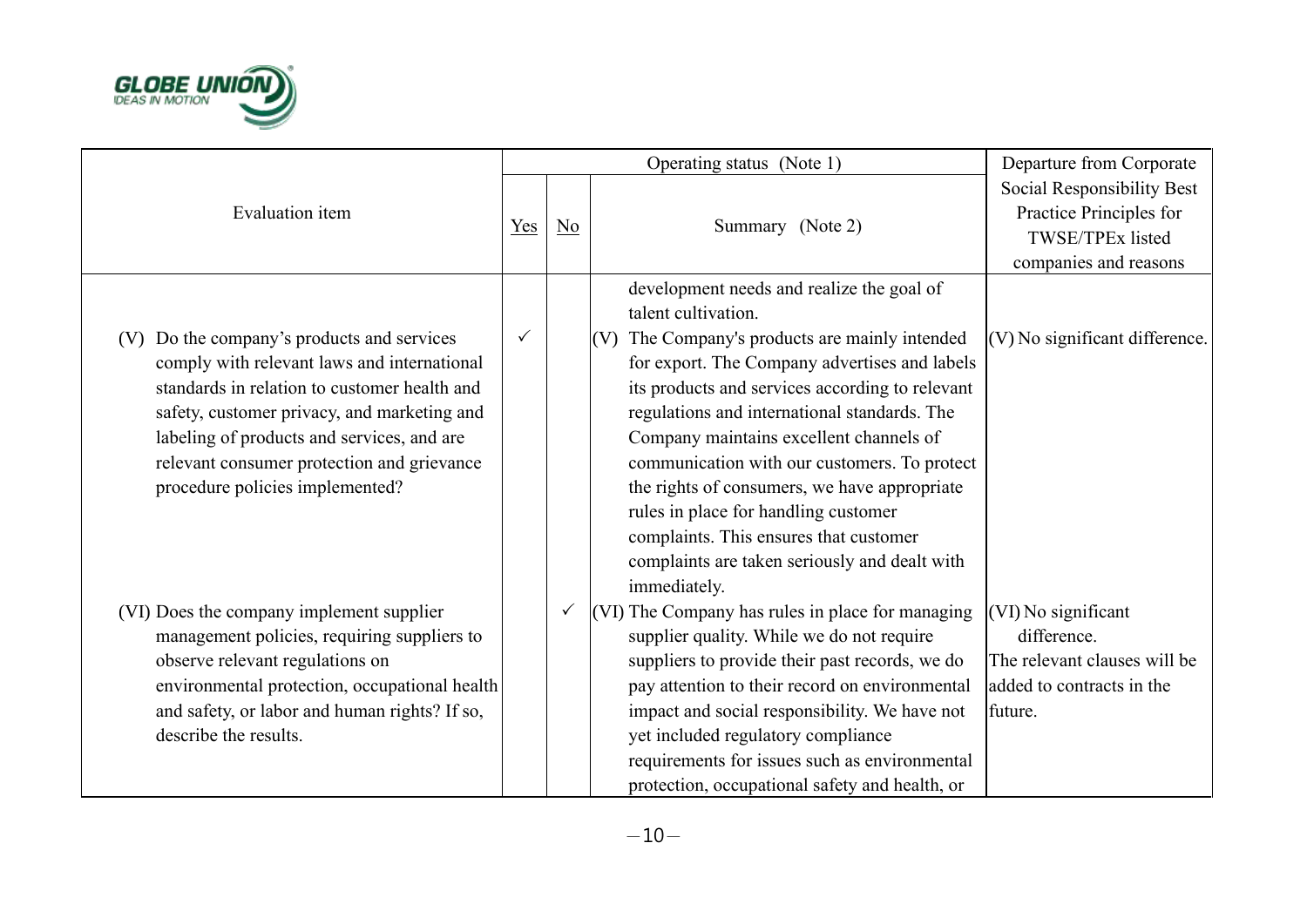

|                 |                                                                                            |              |    | Operating status (Note 1)                                                                                                                           | Departure from Corporate                              |
|-----------------|--------------------------------------------------------------------------------------------|--------------|----|-----------------------------------------------------------------------------------------------------------------------------------------------------|-------------------------------------------------------|
| Evaluation item |                                                                                            |              |    |                                                                                                                                                     | Social Responsibility Best<br>Practice Principles for |
|                 |                                                                                            | Yes          | No | Summary (Note 2)                                                                                                                                    | TWSE/TPEx listed                                      |
|                 |                                                                                            |              |    |                                                                                                                                                     | companies and reasons                                 |
|                 |                                                                                            |              |    | labor and human rights in the contracts with                                                                                                        |                                                       |
|                 |                                                                                            |              |    | suppliers. In the future, we will add these                                                                                                         |                                                       |
|                 |                                                                                            |              |    | clauses in the contracts.                                                                                                                           |                                                       |
| V.              | Does the company prepare corporate social                                                  | $\checkmark$ |    | The Company's Corporate Social Responsibility                                                                                                       | No significant difference.                            |
|                 | responsibility reports and other reports that                                              |              |    | Report is authored in accordance with the Core                                                                                                      |                                                       |
|                 | disclose non-financial information by following                                            |              |    | option of the AA1000 (2008) standards published                                                                                                     |                                                       |
|                 | international reporting standards or guidelines?                                           |              |    | by GRI. The Company commissions Ernst $\&$                                                                                                          |                                                       |
|                 | Does the company obtain third-party assurance or                                           |              |    | Young, an independent and credible third party, to                                                                                                  |                                                       |
|                 | guarantees for the reports above?                                                          |              |    | validate and authenticate the report, and issue an                                                                                                  |                                                       |
|                 |                                                                                            |              |    | independent assurance report.                                                                                                                       |                                                       |
|                 |                                                                                            |              |    | VI. Describe the difference, if any, between actual practice and the corporate social responsibility principles, if the company has formulated such |                                                       |
|                 |                                                                                            |              |    | principles based on the Corporate Social Responsibility Best Practice Principles for TWSE/TPEx Listed Companies: The Company has defined            |                                                       |
|                 | the Corporate Responsibility Principles and its practical differences are described above. |              |    |                                                                                                                                                     |                                                       |
|                 |                                                                                            |              |    | VII. Other important information to facilitate a better understanding of the company's corporate social responsibility practices:                   |                                                       |
|                 |                                                                                            |              |    | Society is made up of people playing different roles. The Company aims to become the most trustworthy company in the world and realize              |                                                       |
|                 |                                                                                            |              |    | sustainable development. We therefore strive to create an exceptional working environment so that even as we win over the trust of customers,       |                                                       |
|                 |                                                                                            |              |    | employees, suppliers, shareholders and competitors, we are also fulfilling our social responsibility. We are constantly promoting and               |                                                       |
|                 |                                                                                            |              |    | implementing concepts of environmental protection. We support and sponsor organizations in society, including NT83 thousands to the Rotary          |                                                       |
|                 |                                                                                            |              |    | Club and Taichung Processing Region Friendship Association, which are long supported by our employees in the Taiwan head office. Our                |                                                       |
|                 |                                                                                            |              |    | honorary chairman established the Hope Media Foundation and actively engages in charity donations and events, allocating approximately              |                                                       |
|                 |                                                                                            |              |    | NT\$14,322 thousands for charity events throughout the year: The hometown and Hakka generation competition helped invigorate the Long-term          |                                                       |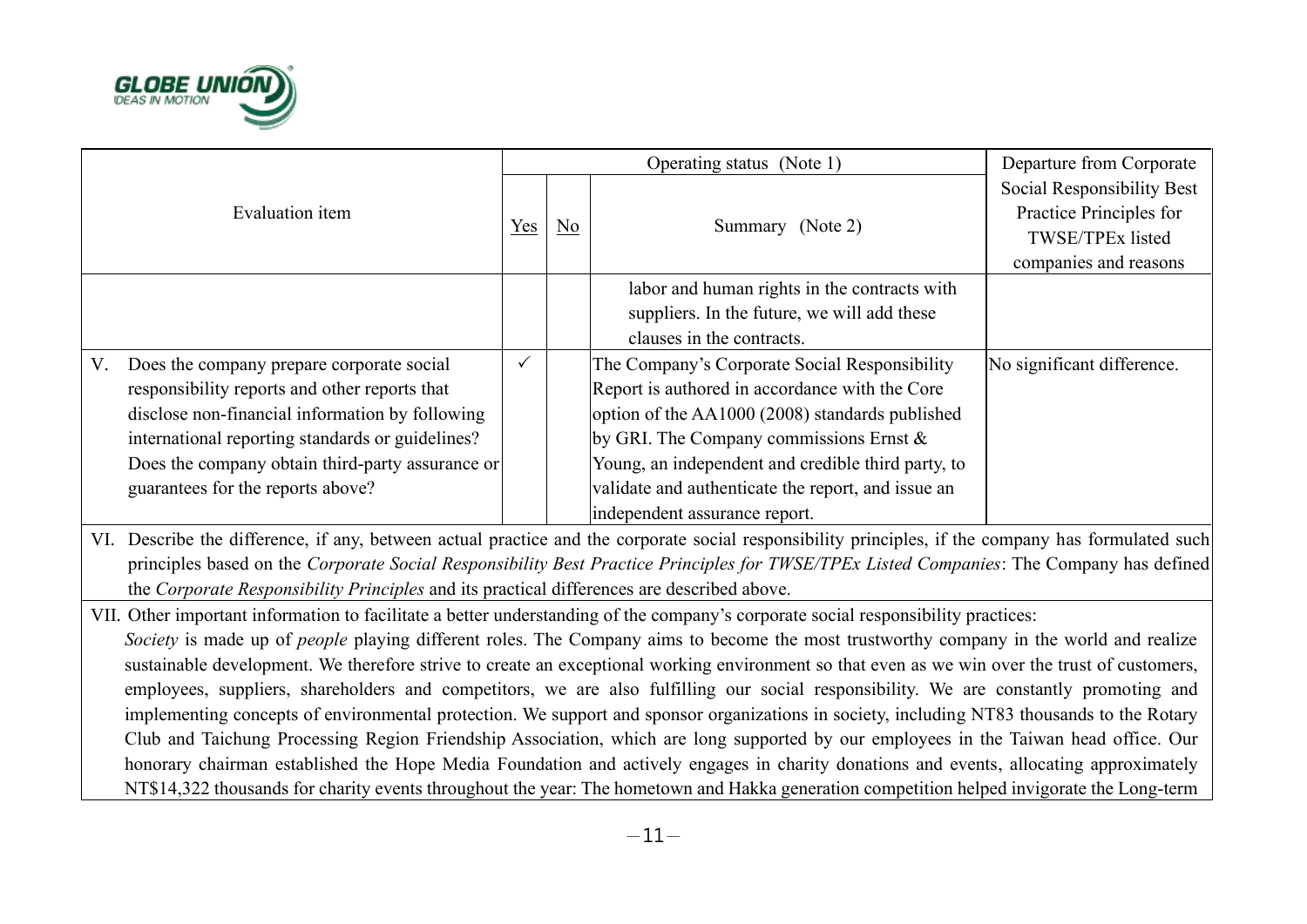

|                                                                                                                                                     |     |                | Operating status (Note 1)                                                                                                                               | Departure from Corporate   |  |  |
|-----------------------------------------------------------------------------------------------------------------------------------------------------|-----|----------------|---------------------------------------------------------------------------------------------------------------------------------------------------------|----------------------------|--|--|
| Evaluation item                                                                                                                                     |     |                |                                                                                                                                                         | Social Responsibility Best |  |  |
|                                                                                                                                                     |     |                |                                                                                                                                                         | Practice Principles for    |  |  |
|                                                                                                                                                     | Yes | N <sub>o</sub> | Summary (Note 2)                                                                                                                                        | TWSE/TPEx listed           |  |  |
|                                                                                                                                                     |     |                |                                                                                                                                                         | companies and reasons      |  |  |
| Care Plan 2.0 in communities; the children's theater promoted the spirit of mutual assistance and helped the government in promoting campus         |     |                |                                                                                                                                                         |                            |  |  |
|                                                                                                                                                     |     |                | health education through elementary school tours and public performances; the Center for Media and Social Impact at National Central University         |                            |  |  |
|                                                                                                                                                     |     |                | project provided college students with relevant resources to learn and engage in social welfare projects; the Taiwan Volunteer Award promoted           |                            |  |  |
|                                                                                                                                                     |     |                | the spirit of courage, emergency relief, and social welfare projects to alleviate the difficulties of personal and family life, etc. Out of respect for |                            |  |  |
| human rights, all our employees are treated equally regardless of gender, religion, political affiliation, and employment opportunity. We strive to |     |                |                                                                                                                                                         |                            |  |  |
| create a good working environment free from all forms of discrimination and harassment. All safety and health aspects are monitored and comply      |     |                |                                                                                                                                                         |                            |  |  |
| with government regulations.                                                                                                                        |     |                |                                                                                                                                                         |                            |  |  |

Note 1: Work environment and personal protection measures: The Company recognizes the importance of protective measures for the workplace and for individual employees. Our key targets and implementation are as follows:

| Item<br>No. | Target/Goal | Project                        | Current situation                     | Implementation                              |
|-------------|-------------|--------------------------------|---------------------------------------|---------------------------------------------|
|             | Zero-       | Cargo elevators are for cargo  | Contracts have been signed with       | The heads of relevant units are informed    |
|             | accident    | only. Overloading is strictly  | professional vendors for the regular  | on the spot about the prohibition against   |
|             | elevator    | prohibited. They must be       | maintenance and service of elevators. | passengers in the cargo elevator and        |
|             |             | maintained and serviced by     | Elevators must pass the annual        | overloading. Elevator safety and care rules |
|             |             | qualified vendors on a regular | inspection to remain in service.      | are posted. All equipment used by the       |
|             |             | basis.                         |                                       | Company is rated the highest class among    |
|             |             |                                |                                       | all enterprises in terms of safety and      |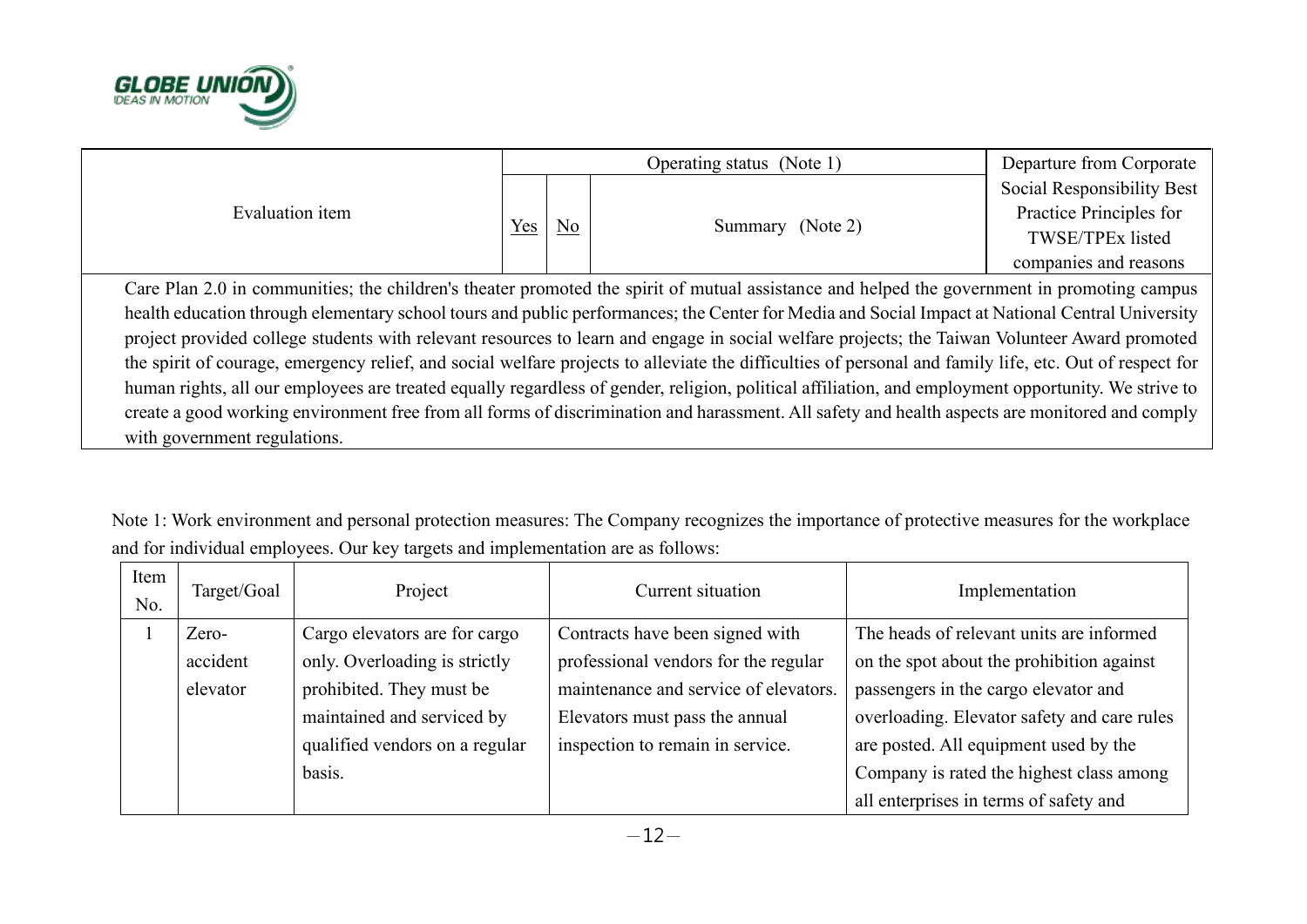

| Item<br>No.    | Target/Goal                   | Project                                                                                                                                                                                                                                                                                                                                                                                                | Current situation                                                                                                                                                                                                                                                            | Implementation                                                                                                                                                                                                                                                                    |
|----------------|-------------------------------|--------------------------------------------------------------------------------------------------------------------------------------------------------------------------------------------------------------------------------------------------------------------------------------------------------------------------------------------------------------------------------------------------------|------------------------------------------------------------------------------------------------------------------------------------------------------------------------------------------------------------------------------------------------------------------------------|-----------------------------------------------------------------------------------------------------------------------------------------------------------------------------------------------------------------------------------------------------------------------------------|
|                |                               |                                                                                                                                                                                                                                                                                                                                                                                                        |                                                                                                                                                                                                                                                                              | standardization.                                                                                                                                                                                                                                                                  |
| $\overline{2}$ | Zero<br>electrical<br>hazards | Every electrical equipment<br>should comply with Article 9 of<br>the Regulations for Electrical<br><b>Technician and Power Facility</b><br><b>Inspection and Maintenance</b><br>Management. Implementation<br>is in compliance with national<br>regulations for safe electricity<br>usage. All electrical equipment<br>comes with a residual current<br>circuit breaker and earth-fault<br>protection. | Contracts have been signed with<br>qualified vendors to conduct<br>electrical safety inspections of all<br>factory circuits, power-off tests, and<br>maintenance take place each year at<br>least once, as required by<br>regulations.                                       | Power circuits suspected of being<br>overloaded are immediately reviewed for<br>improvement. All circuit boxes are labeled<br>with the warning "Do not open if you are<br>not a professional circuit operator" in order<br>to prevent electric shock hazards.                     |
| $\overline{3}$ | Zero fire<br>hazard           | Fire prevention equipment is<br>inspected and repaired within a<br>specific time frame according<br>to applicable requirements each<br>year.                                                                                                                                                                                                                                                           | In accordance with Article 15 of the<br><b>Enforcement Rules of Fire Services</b><br>Act, one 4-hour firefighting,<br>emergency notification, and<br>evacuation training drill takes place<br>at least once every 6 months, and the<br>local firefighting agency is notified | Any safety concern in fire safety<br>equipment is to be addressed in a timely<br>manner. If it is abnormal and is determined<br>through inspection to have been damaged,<br>it will be taken care of and replaced<br>immediately, and it will also be numbered<br>for management. |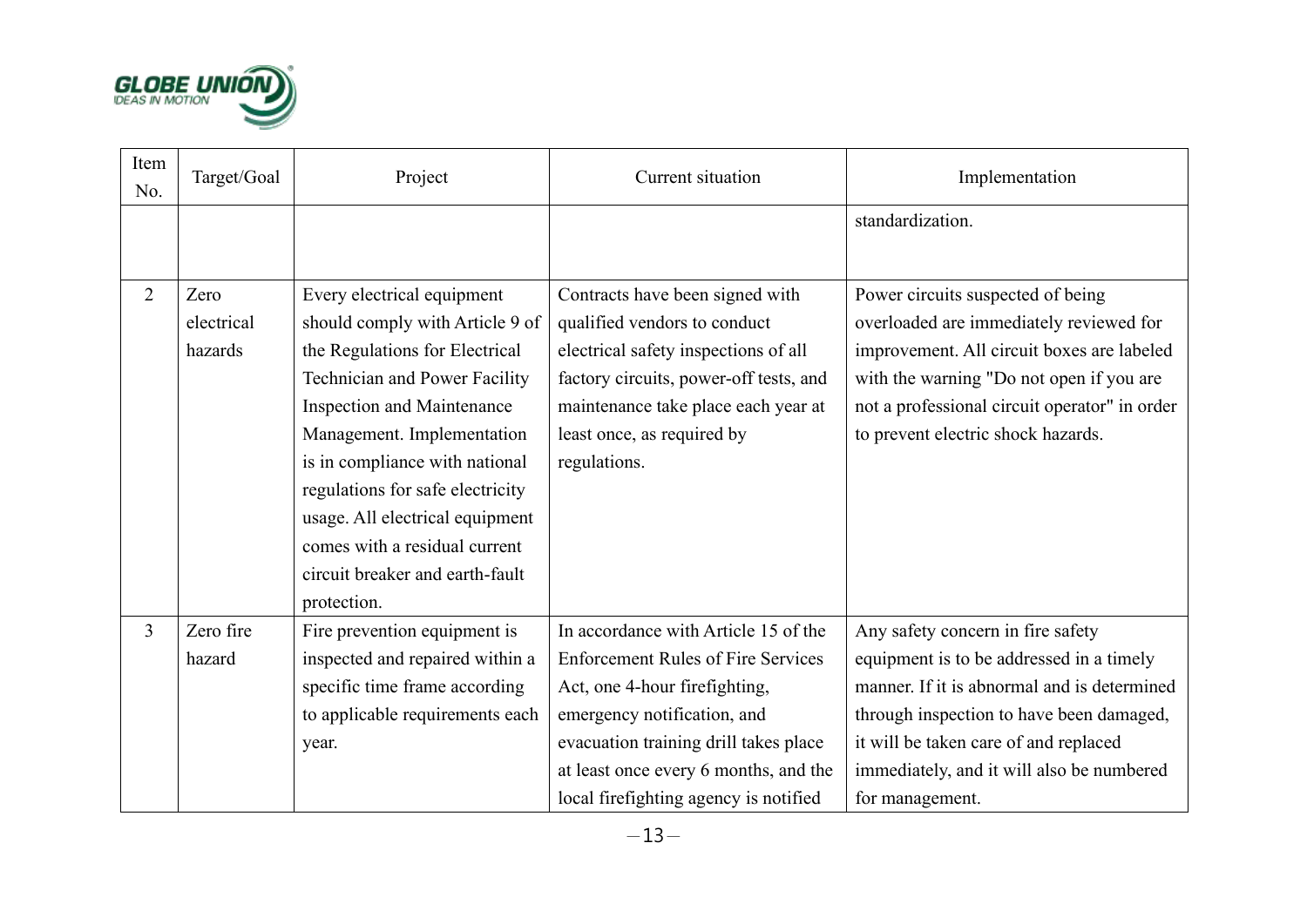

| Item<br>No. | Target/Goal  | Project                         | Current situation                       | Implementation                            |
|-------------|--------------|---------------------------------|-----------------------------------------|-------------------------------------------|
|             |              |                                 | in advance.                             |                                           |
|             |              |                                 | The fire prevention and maintenance     |                                           |
|             |              |                                 | unit services, maintains, and replaces  |                                           |
|             |              |                                 | damaged facilities on a regular basis.  |                                           |
|             |              |                                 | The Industrial Safety Group             |                                           |
|             |              |                                 | performs safety audits on a daily       |                                           |
|             |              |                                 | basis to make sure that the             |                                           |
|             |              |                                 | firefighting access, fire hydrants, and |                                           |
|             |              |                                 | other safety equipment are normal.      |                                           |
| 4           | Domestic     | The pipelines have been         | The Administration Division issued a    | The entire plant has now switched over to |
|             | water supply | modified so that all water      | warning that the on-site water supply   | tap water. Drinking water now has         |
|             | switched     | requirements can be met         | is groundwater that may have been       | filtration equipment installed, and the   |
|             | over to pure | directly by tap water. Follow   | contaminated by heavy metals or         | equipment is serviced periodically.       |
|             | tap water    | national policies.              | other toxins; drinking it directly is   |                                           |
|             |              |                                 | strictly prohibited and it should be    |                                           |
|             |              |                                 | used carefully.                         |                                           |
| 5           | Electronic   | Apply electronic access control | New employees are consistently          | Access control records are maintained.    |
|             | access       | to prevent against unauthorized | given limited access. Applications      | Once an employee is no longer with the    |
|             | control      | access. Follow applicable       | for special access require approval     | Company, access is immediately revoked.   |
|             |              | access-control requirements of  | from an associate manager, division     |                                           |
|             |              | the Company.                    | head, or higher-ranking official.       |                                           |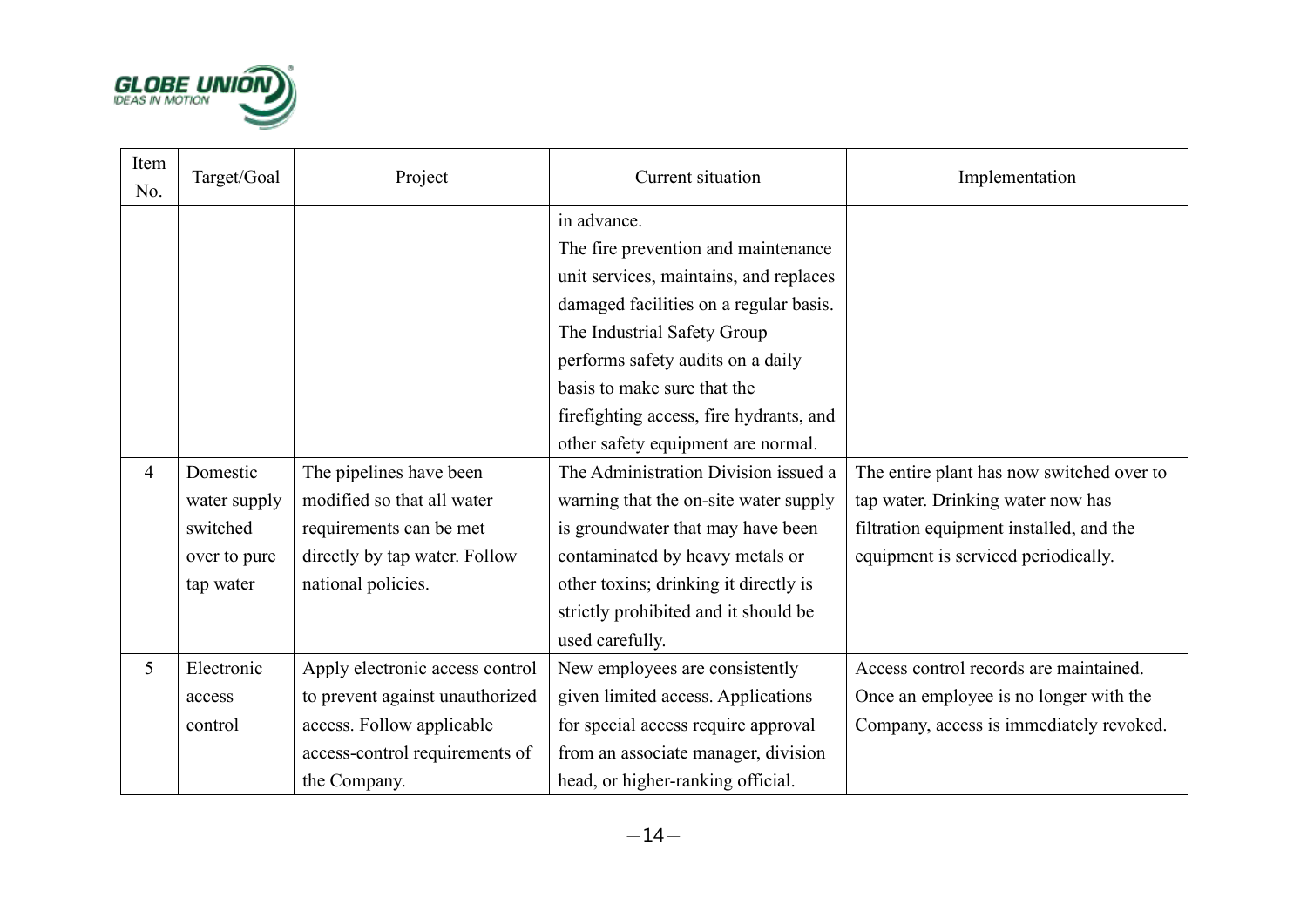

| Item<br>No.    | Target/Goal  | Project                           | Current situation                      | Implementation                               |
|----------------|--------------|-----------------------------------|----------------------------------------|----------------------------------------------|
|                |              |                                   | External people visiting for business  |                                              |
|                |              |                                   | must obtain a pass. Visitors must      |                                              |
|                |              |                                   | follow instructions and park their     |                                              |
|                |              |                                   | vehicles in designated areas. Related  |                                              |
|                |              |                                   | release receipts for goods leaving the |                                              |
|                |              |                                   | site will be inspected and verified.   |                                              |
| 6              | After-hours  | Each day, the last employee to    | Employees working overtime on          | If the alarm is triggered for an unknown     |
|                | security     | leave the site must set the       | holidays and on the weekends must      | reason, the security company or security     |
|                |              | security alarm to keep the        | first register with the General        | guard on site shall find the reason and      |
|                |              | Company safe. After working       | Administration Section and collect     | report the incidence.                        |
|                |              | hours, staff may only access the  | the security token. The security token |                                              |
|                |              | site under special                | must be returned on the next working   |                                              |
|                |              | circumstances, and only after     | day to ensure effective management.    |                                              |
|                |              | having explained their purpose    | Staff to work overtime on holidays     |                                              |
|                |              | to the security guard in order to | and on the weekends have to follow     |                                              |
|                |              | ensure personnel and property     | the overtime staff list issued by the  |                                              |
|                |              | safety.                           | Department of Human Resources.         |                                              |
| $\overline{7}$ | Air-         | The chillers, fans and cooling    | Chillers are regularly inspected       | The cooling towers are regularly cleaned     |
|                | conditioning | towers undergo planned            | during operation. Any problems are     | and chlorine tabs added to prevent against   |
|                | maintenance  | maintenance.                      | scheduled for correction.              | legionnaire's disease and to protect against |
|                | management   |                                   |                                        | generation of high pressure on the chillers  |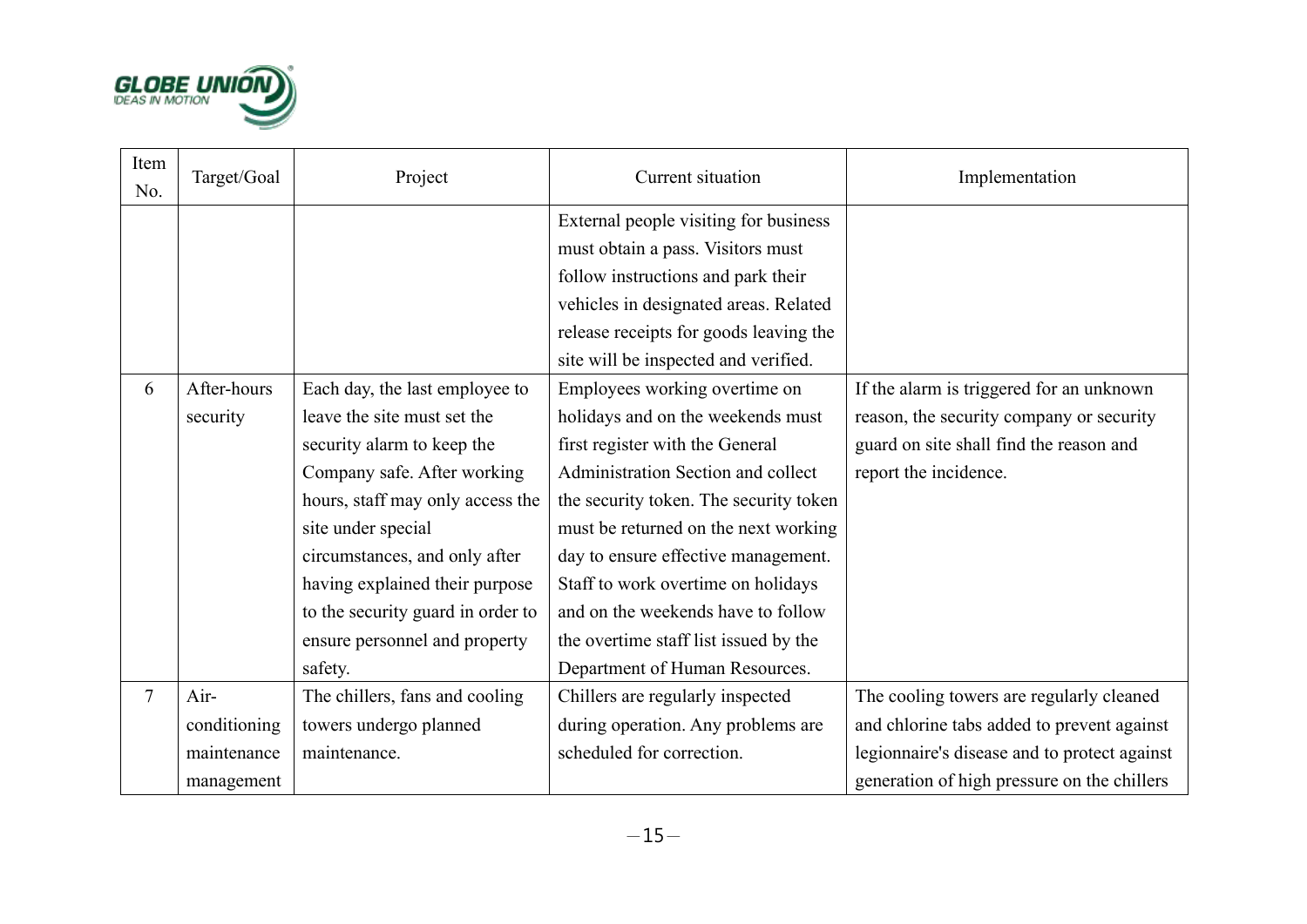

| Item<br>No. | Target/Goal  | Project                          | Current situation                      | Implementation                                |
|-------------|--------------|----------------------------------|----------------------------------------|-----------------------------------------------|
|             |              |                                  |                                        | to reduce expenditure on electricity.         |
|             |              |                                  |                                        |                                               |
| 8           | Zero-        | Design the automatic             | Article 74 of the Labor Safety         | Items are truthfully inspected and verified,  |
|             | accident for | inspection checklist and ask     | Facilities Regulations stipulates that | and heads of executive units are asked to     |
|             | power        | operators to perform periodic    | the power centrifuge must come to a    | provide precise guidance.                     |
|             | centrifuge   | inspections, as required.        | complete stop before any object is     |                                               |
|             |              |                                  | removed from the machine.              |                                               |
| 9           | Zero-        | The head of the operating unit   | The safety control unit needs to       | All danger sources are to be removed from     |
|             | accident for | shall inform the safety control  | inspect and make sure that there is no | the fire operation area, and areas with       |
|             | fire-related | unit (the General                | safety concern and shall inform        | falling sparks are monitored at all times.    |
|             | operations   | <b>Administration Section or</b> | operators of details to pay attention  | Fire extinguishers shall be available at the  |
|             |              | Safety Section) if operations    | to before fire operations begin,       | workplace and readily accessible.             |
|             |              | likely to generate sparks are to | despite the fact that a fire operation | Based on the class shown on the fire          |
|             |              | be performed.                    | has been applied for and approved.     | operation certificate, safety measures at the |
|             |              | The operating unit shall follow  |                                        | operation site and time-effectiveness of the  |
|             |              | the Fire Operating Guide.        |                                        | operating certificate are checked from time   |
|             |              |                                  |                                        | to time.                                      |
| 10          | Contractor   | Contractors need to carefully    | Contractors shall abide by             | The contractor may be ordered to stop         |
|             | safety and   | read through the document        | requirements for safety management     | work immediately in the event of a serious    |
|             | health       | before signing it and ask        | and provide operators with necessary   | breach of safety and health regulations.      |
|             | declaration  | questions in advance if there is | protective equipment and devices       | Actions that may be taken for other non-      |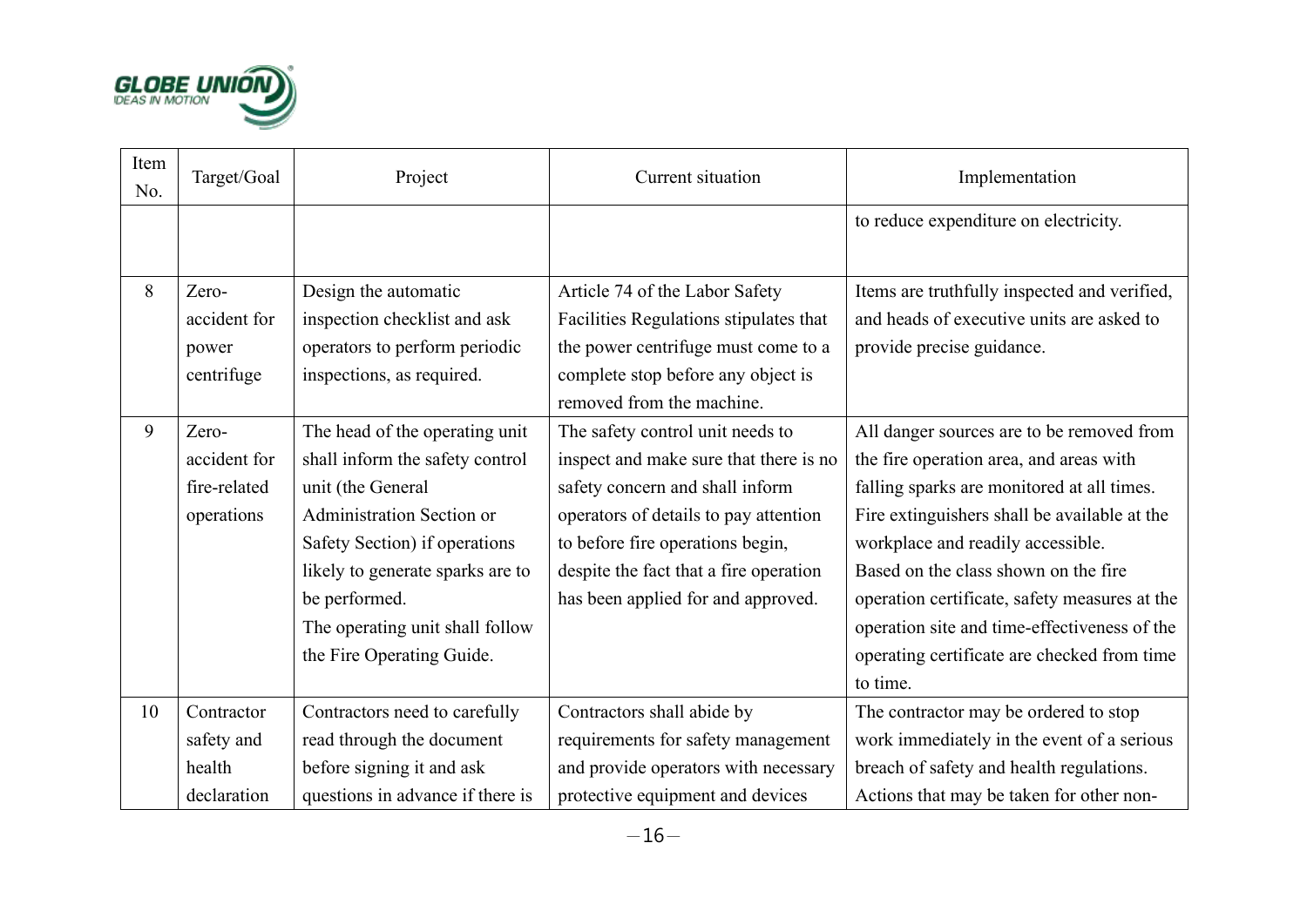

| Item<br>No. | Target/Goal  | Project                           | Current situation                     | Implementation                              |
|-------------|--------------|-----------------------------------|---------------------------------------|---------------------------------------------|
|             |              | any area that is unclear to them. | during construction.                  | conformities include mandated               |
|             |              | Reach an agreement regarding      | The construction management           | improvements by a given deadline and        |
|             |              | construction safety and health    | department, safety management         | termination of contract.                    |
|             |              | requirements, and confirm pre-    | department, and 6S management         |                                             |
|             |              | construction protection and       | department shall confirm on-site that |                                             |
|             |              | post-construction cleanup upon    | protection requirements are fulfilled |                                             |
|             |              | signing of a contract.            | to warrant construction before it     |                                             |
|             |              |                                   | begins, inspect the process, and      |                                             |
|             |              |                                   | accept work upon completion.          |                                             |
| 11          | Zero-        | Purchase of new automatic         | Automatic starts and stops are        | The head of the user unit is required to    |
|             | accident     | band saw                          | possible while cutting an object in   | restrict operation to designated personnel. |
|             | cutting      |                                   | order to ensure the safety of the     |                                             |
|             | machines     |                                   | operator.                             |                                             |
| 12          | Labor safety | Embark on a series of safety      | All employees are to complete         | Apart from training on safety awareness,    |
|             | protection   | knowledge trainings, set up a     | physical checkups for occupational    | workplace safety and comfort is ensured     |
|             |              | safety supervision scheme, and    | diseases and health. A complete       | through the workshop layout, improved       |
|             |              | improve safety at the             | database of all employees' health     | ventilation, and better natural/artificial  |
|             |              | workshop. Establish a 3-tier      | records is thereby established.       | lighting. Positions of employees are        |
|             |              | safety education system and a     | All 3-tier safety training files are  | adjusted according to their physical        |
|             |              | supervisor safety and             | archived. Standards for carriage of   | condition.                                  |
|             |              | production accountability         | labor supplies are specified.         |                                             |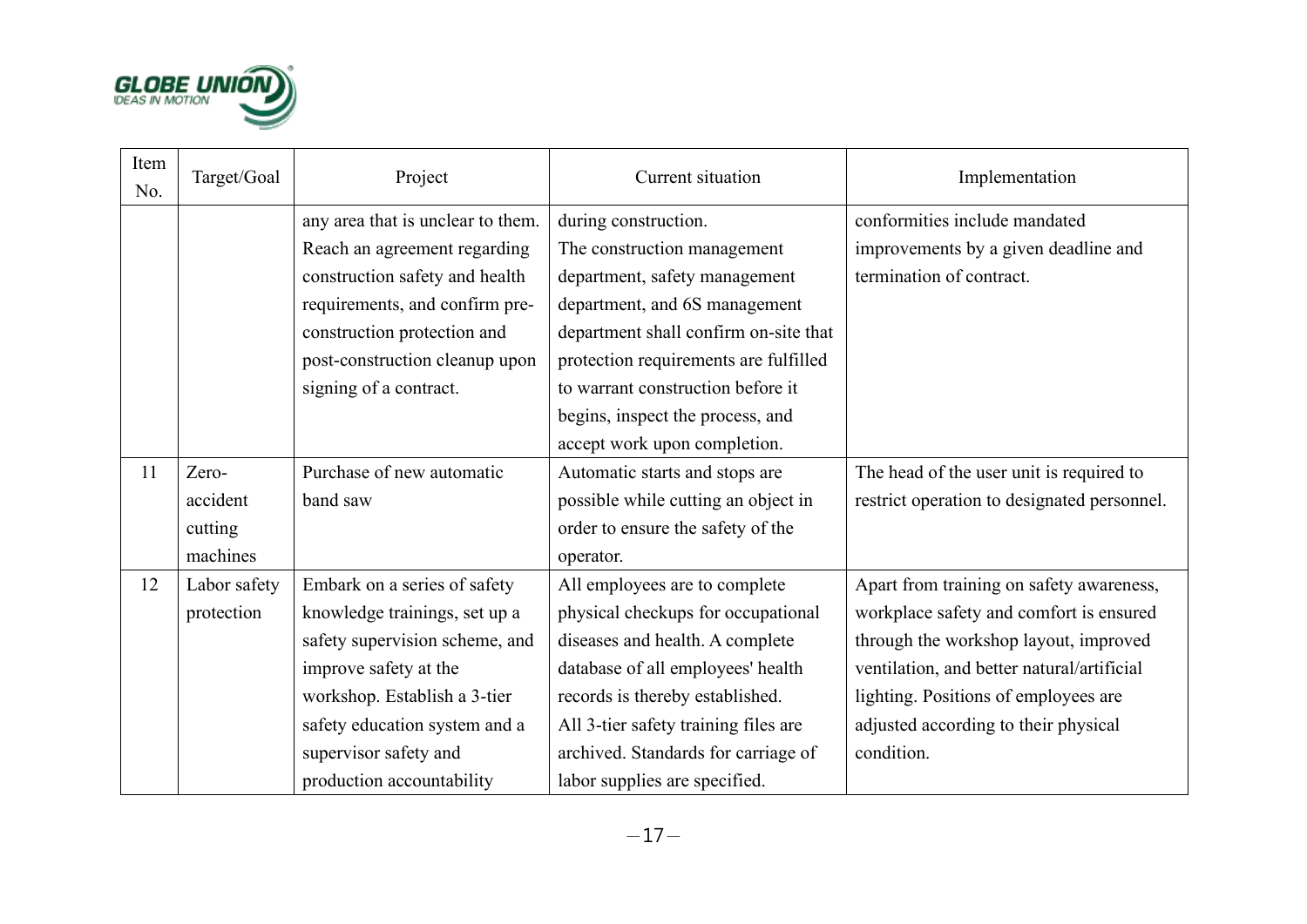

| Item<br>No. | Target/Goal                                    | Project                                                                                                                                                                                                                                                                                                                       | Current situation                                                                                                                                                                                                                                          | Implementation                                                                                                                                                                                                                                             |
|-------------|------------------------------------------------|-------------------------------------------------------------------------------------------------------------------------------------------------------------------------------------------------------------------------------------------------------------------------------------------------------------------------------|------------------------------------------------------------------------------------------------------------------------------------------------------------------------------------------------------------------------------------------------------------|------------------------------------------------------------------------------------------------------------------------------------------------------------------------------------------------------------------------------------------------------------|
|             |                                                | system.                                                                                                                                                                                                                                                                                                                       | Occupational safety and health<br>examinations take place on a yearly<br>basis.                                                                                                                                                                            |                                                                                                                                                                                                                                                            |
| 13          | Pollution<br>control<br>(water, air,<br>noise) | Perform pollution control<br>according to the requirements<br>and standards of the<br>environmental protection<br>department. Invest in waste<br>water treatment systems,<br>applicable clean energy,<br>equipment for desulfurization<br>and dust removal for waste gas<br>prior to emission, and sound-<br>proof equipment. | The Company is continuing to make<br>improvements on water, air and noise<br>pollution.                                                                                                                                                                    | Emission indicators are monitored online<br>and linked to the network of the<br>environmental protection department.<br>Environmental factors are inspected on a<br>yearly basis to ensure constant<br>improvements. Wastewater is recycled and<br>reused. |
| 14          | Recycling<br>and reuse                         | Improve the product yield,<br>reduce waste generation, and<br>strengthen 6S competitions and<br>recycling of waste for reuse to<br>concretize resource waste<br>reduction, recycling, and<br>reutilization.                                                                                                                   | The product yield is discussed on a<br>monthly basis. Recycling and<br>reutilization of waste is managed.<br>Utilization of residual heat is<br>continued. Reclaimed water is used<br>for resource saving, and the<br>outstanding 6S units are recognized. | The Company adheres strictly to<br>environmental regulations during waste<br>treatment for harm elimination, volume<br>reduction and recycling. This effectively<br>prevents any impact on the surrounding<br>environment.                                 |